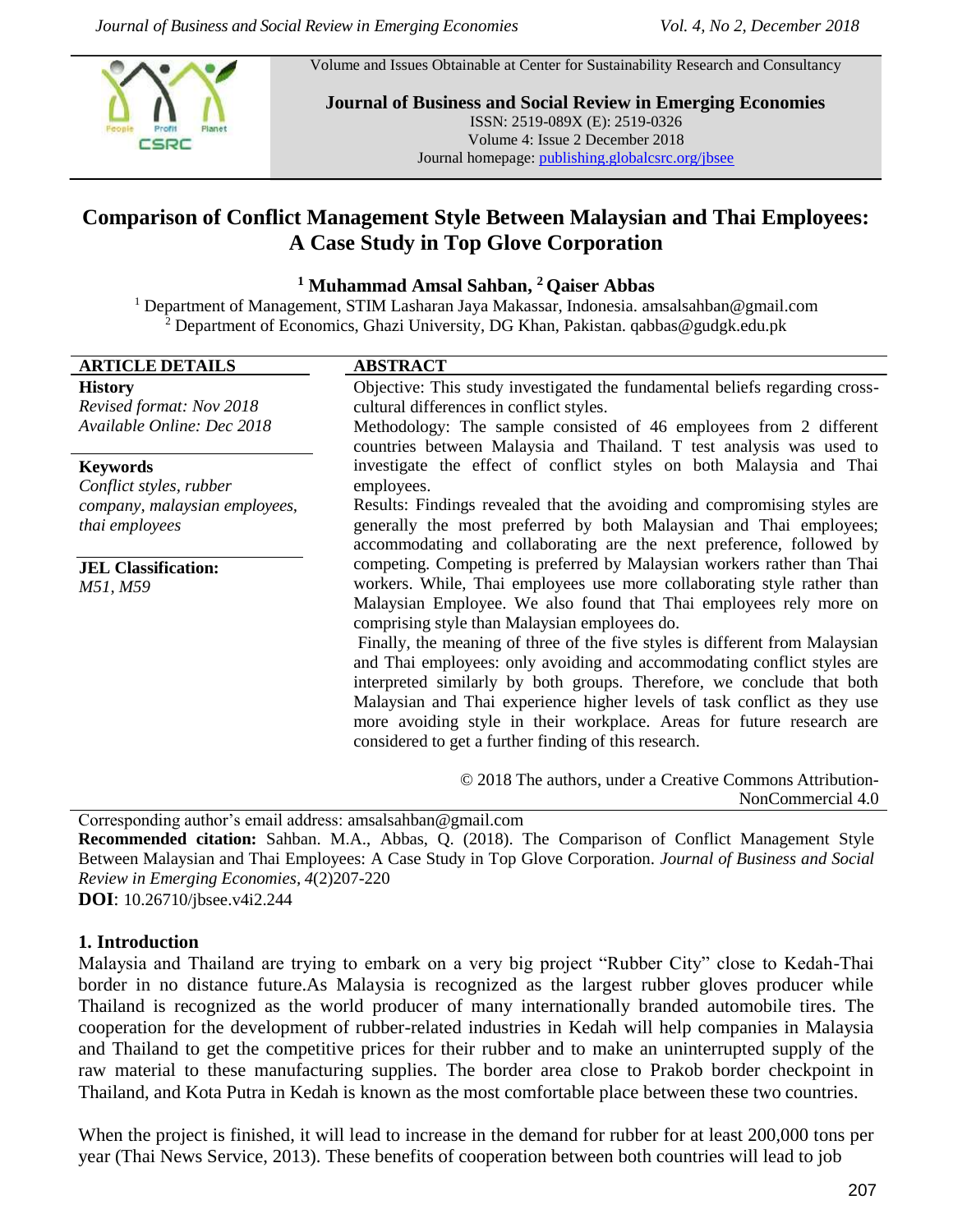opportunities with improved income, good standards of living and well-being of the people. The project will bring high revenue to both countries, mainly in the southern region of Thailand. The Royal Thai Embassy in Singapore shows that Malaysia needs 30,000 workers from southern Thailand.

## **1.1. The Problem Statement**

According to Kinney (2001) shows that the emergence of conflict is caused by cross-cultural conflict. It usually happens when one group of people working with other groups that have different cultural identities and beliefs. There is some conflict between each other as the power of culture is strong.It is observed that, these class of people gets very hardto reach a better understanding with each other, and acceptably takes time to get used to each other conflict.

The conflict between immigrant employees among Malaysia and Thailand happens in all managerial levels of socialization in the company. When disagreement happens, the relationship becomes not stronger and indirectly will affect the output, working environment and company's goal in totality. As both countries' governments need the studies of the project between two countries, the study of conflict management in the workplace between employees from Malaysia and Thai will be revealed in this report.

## **1.2. Research Questions**

- 1) Do we have a difference in the statistical significant of preference in the competing style between Malaysian and Thai employees?
- 2) Do we have a difference in the statistical significant of preference in the collaborating style between Malaysian and Thai employees?
- 3) Do have a difference in the statistical significant of preference in the compromising style between Malaysian and Thai employees?
- 4) Do we have a difference in the statistical significant of preference in avoidance of style between Malaysian and Thai employees?
- 5) Do we have a difference in the statistical significant of preference in the accommodating style between Malaysian and Thai employees?

## **1.3. Research Objectives**

This research focuses on the following set objectives, to a achieving its goals, namely:

1) To examine the difference in preference of competing style between Malaysian and Thai employees.

2) To examine the difference in preference of collaborating style between Malaysian and Thai employees.

3) To examine the difference in preference of compromising style between Malaysian and Thai employees.

4) To examine the difference in preference of avoiding style between Malaysian and Thai employees.

5) To examine the difference in preference of accommodating style between Malaysian and Thai employees.

## **2. LITERATURE REVIEW**

A term of conflict can be defined as an attempt by people to show their insight to their opposition that may surface because they have different needs, views, beliefs, values or goals. We clearly cannot stay away from conflict that could bring negative or positive influence in organizations (The foundation Coalition).

## **2.1 Styles of Managing Conflict**

It is acceptable that professions such as teachers, trainers, mediators, organizational consultants, and human resource managers use conflict style inventories in their work to assist people to see and improve their responses to conflict. Revealing of styles makes people recognize that they have choices to respond to conflict. Since each style has a particular way of interacting with others in disagreement, style awareness also can seriously help people to meet the demands of those they live and work together with.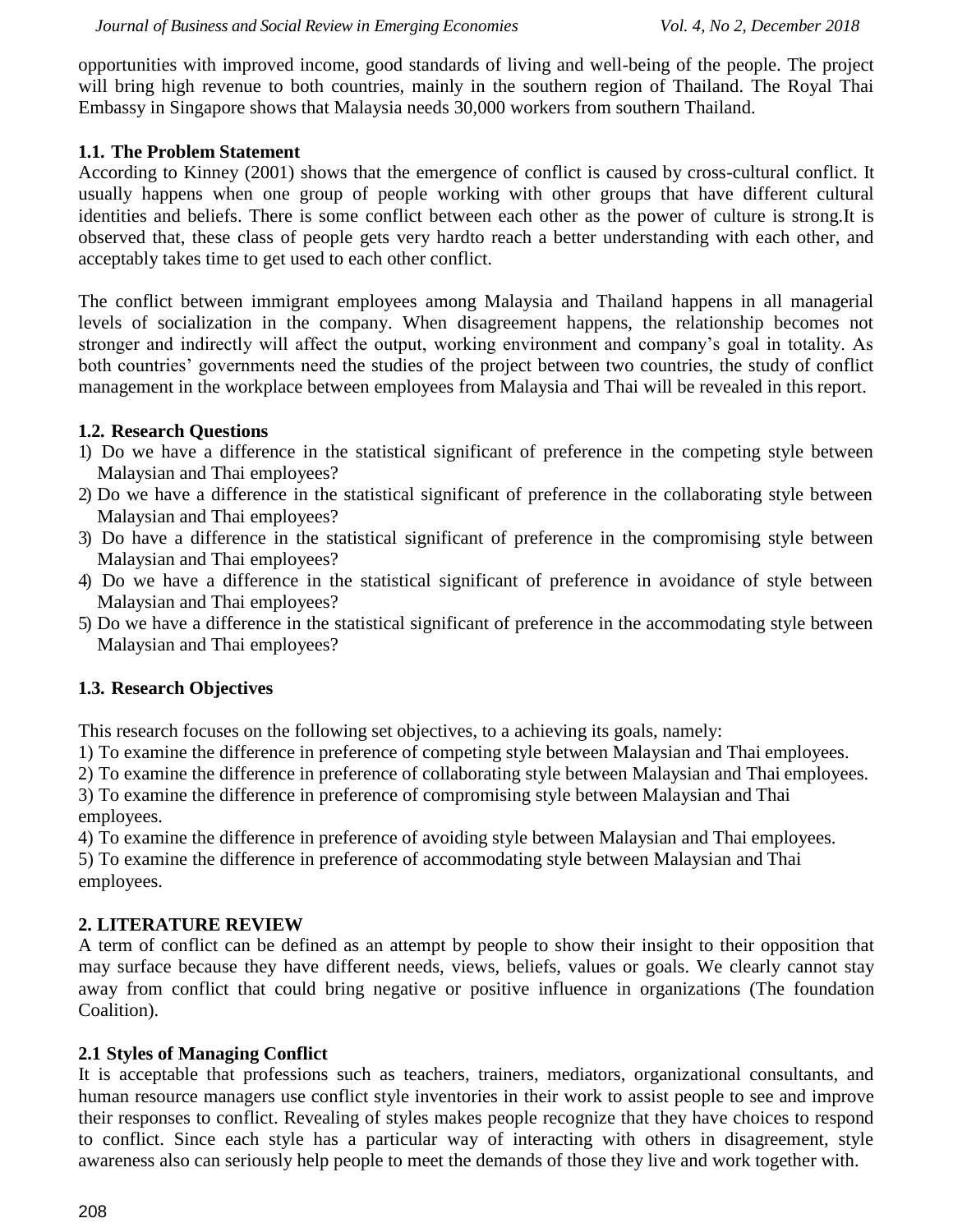According to Hocker and Wilmot (1998), conflict management is a means of planning to avoid conflict where necessary, and organizing to settle the conflict where it is seen as quickly as possible.

Different methods have been followed in studying conflict management. In one popularly used paradigm, a person's conflict management style is seen as representing the degree to which he or she is encouraged by two non-exclusive goals: reaching one's own interest and getting another person's interest (Thomas, 1992). Competing or dominating – promotes one's own interests above the other party's – shows a high self-interest and low other-interest. Collaborating, or negotiating to try to please both parties, shows both high self- and other-interest. Accepting the other party's interests first, shows alow self-interest and high other-interest. Preventing from withdrawing or ignore the disagreement, leads to both low self- and otherinterest. Finally, compromising to give something up in order to get something, shows a middle level of both self- and other-interest. Several current researchers have employed a number of simplified frame works depending on fewer conflict management styles.

As there are differences in these techniques, distinctions among the styles that represent a mix of self- and other-interests. For example, Oetzel and Ting-Toomey (2003) distinguishes conflict management style as dominating, avoiding, or integrating, with the latter presumably encompassing collaborating, compromisingand accommodating. Tinsley (2001) related factors in making a negotiation by reference to apower, interests, or regulations. Morris et al. (1998) centered on the competing and preventing styles. In line with that, Thomas Kilmann (1974) has begun some major ways of using people use to deal with conflict matters, which are:

- 1) Preventing; also referred to as LOSE-LOSE process, preventing is known as uncooperative and ignorant behaviors. People try to remain not concerned with these. These methodstend to worsen the conflict over time.
- 2) Accommodating; that is also known as a LOSE WIN method. It implies submission to others' ideas. Very often, this method leads to conflict within the individual by ignoring other people's wishes and concerns. This is a dominating style and also known as WIN-LOSE method.
- 4) Compromising; also referred to as A WIN SOME-LOSE method which involves finding a middle path to settle conflicts. This methodacceptably leaves both parties partially satisfied.
- 5) Collaborating; also known as strong, assertive and cooperative behavior. A mutual give and take approach is encouraged. Collaborating is a WIN-WIN methodfor settling conflict issues.

#### **2.2 Nature of conflict**

We clearly cannot prevent the conflict at work as long as you still have any link with people. The majority of us is affected by conflict in some form,or another every day (Syria and Aula, 2010). It is because everybody brings different ideas, goals, values, beliefs and needs to work together,and these differences are the primary strength of teams. These same differences unavoidably lead to conflict, even when the degree of conflict is low.

Some of this disagreement affects us directly, while some we may simply be observed. But all of it affects us in one way or the other, just as it affects the organizations we belong to. Although the type of disagreement, we may notice differences from time to time, but a particular thing remains constant; conflict at work is unavoidable. It is very important for us to know how to manage it well and, perhaps, even come to recognize its possible benefits.

## **2.3 Background of Top Glove Company**

The Malaysian rubber company "Top Glove" was established in 1991 and has come a long way from its little beginnings. What took off as a modest business venture of 1 factory, 3 production lines and 100 staff, is now the world's largest rubber glove manufacturer, boasting 25 factories, 466 production lines and capacity estimated to be around 40.7 billion gloves annually.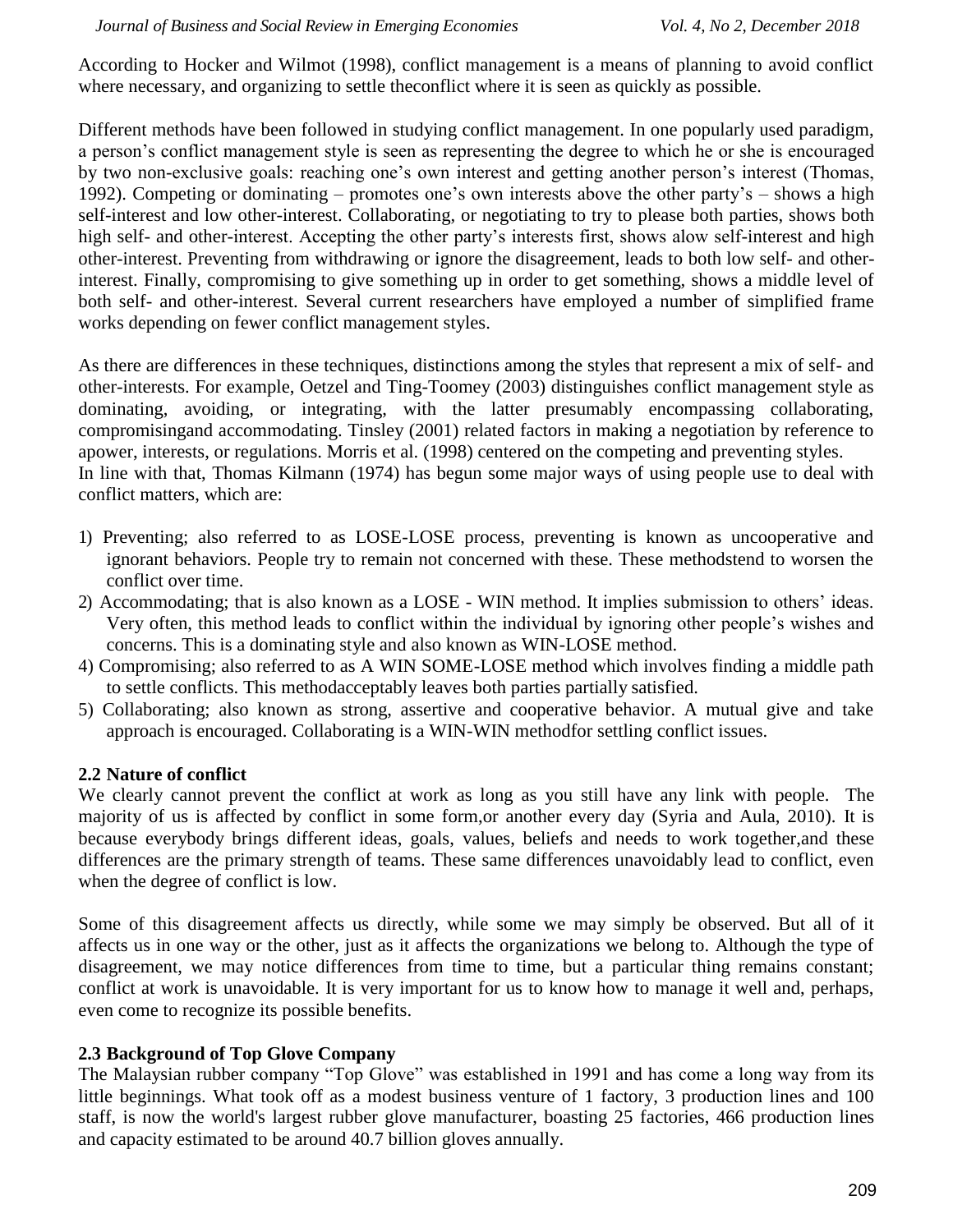It was recorded that on this day,  $27<sup>th</sup>$  of March, 2001, Top Glove was placed on the second position board of the Malaysia bourse, Bursa Saham Kuala Lumpur, under one year,expanded to the Main Market of the Kuala Lumpur Stock Exchange. It has a shareholder fund of RM1.28 billion or USD409.7 million with an annual turnover of about RM2.31 billion or USD740.6 million as at financial year ended 31 August 2012. It is also one of the component stocks of the FTSE Bursa Malaysia ("FBM") Mid 70 Index, FBM Top 100 Index and FBM Emas Index with a market capitalization of RM3.74 billion as at 20 May 2013. These attainments are in no small part acknowledged to the good leadership quality of Tan Sri Lim Wee Chai and a dedicated board of directors, in parternship with 11,000-strong workforce, havetaken Top Glove into a resounding success in today's' world.

At Top Glove, customers are specially treated with an excellent service from their quality products, efficient, costing and excellent customer service, which continues to be its chief priority. With this vision, the company will continue to intensify investments in R&D, IT and automation, towards on-going improvements in product quality and production efficiency. Moving forward, the . In line with its recent land acquisition, the company is also moving upstream by going into rubber plantation with the aim of reducing the instability in the latex cost. Top Glove's remained determined in obtaining 30% of the global market share by the year 2015. At this junction, the company has started on a quick capacity enlargement and strike a balance in its capacity mix of natural rubber and synthetic rubber gloves. In line with its recent land acquisition, the company is also moving upstream by going into rubber plantation in order to mitigate the volatility in latex cost.

## **2.4 Culture and Personality of the Malaysians**

Malaysia is a seen as a verse-racial country, consisting of about 23.27 million people (Census, 2001), with 65.1 percent of indigenous Bumiputras, 26 percent of Chinese, 7.7 percent of Indians and 1.2 percent relating to others. The Malay Archipelago is at the consensus of two dominant nations: China to the east and India to the west. Cultural and religious interaction from the Spice Route time has demonstrated a vibrant culture in this part of Asia. The seafarers from India lead to Buddhism, Islam and Hinduism and the Chinese resulting to Taoism and Confucianism and also archipelago. The colonization of the Portuguse, in the sixteen century, accompanied citizen of Dutch during the eighteenth century, followed by the colonization of the British during the nineteenth century, during this time the Christian religion and western system of Governance was introduced.

Resulting in its attainment for independence from the British in 1957, Malaysia was surrounded by the Japanese for more than three years during the Second World War. Following their independence, mass migration majorly from India and China to Malaysia, through indentured labor and people seeking economic gain, stopped. This comprehensive history gives the backdrop to understanding the cultural importance that affects management style in Malaysia. Therefore, Malaysians are categorized by these defined integrated customs orientation, unity, good understanding among seniors/elderly ones and abiding with rules and regulation of the land and living in harmony with one another (Asma, 1992). Disagreement is seen as deleterious to team spirit and harmony since Malays have traditionally been practiced among communal way of life. Service to the society is performed in unity under Malaysian contex.

## **2.5. Culture and Personality of the Thais**

Staying in the heart of Southeast Asia, Thailand is seen as an agricultural country, having a population size of 62 million, with 80 percent of Thai, 10 percent of Chinese, 3 percent of Malay, and while others are minorities consisting of the Mon and Khmer tribes, with a high level of cultural and social unity. Relating to religion, of which 95 percent is Thai people, which are Buddhist, 4 percent are Muslim, and 1 percent represents other religion. They practice a monarchy democratic constitutional political system. Thai is their official language, but English is understood in most of the major cities (Tourism Authority of Thailand, 2007). In line with economic advancement, the integrity of the Thais people is another important factor that brings investors from around the world. To do great exploits in doing business in Thailand, by learning about Thai values is of great paramount.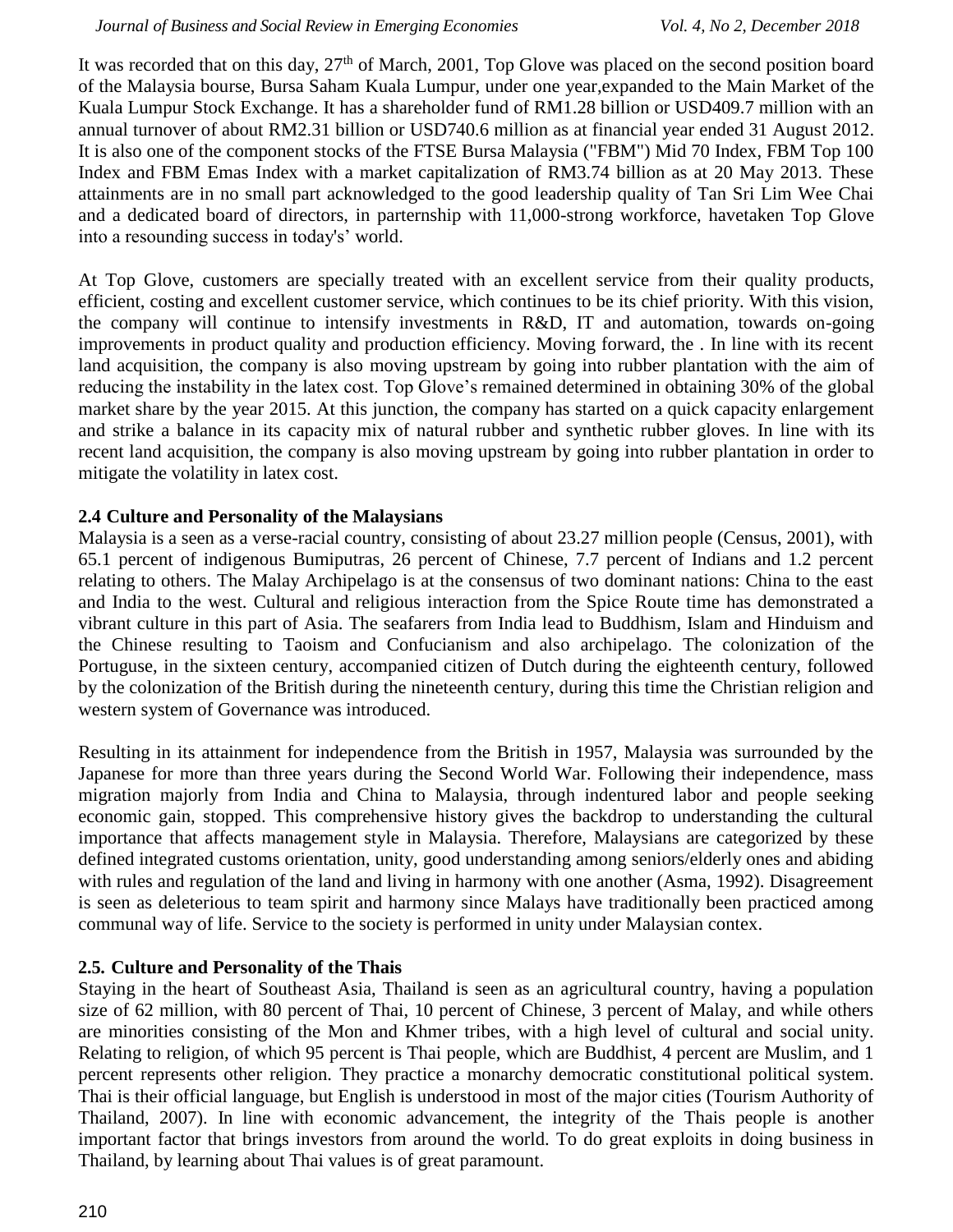Komin (1995) conducted a nation-wide research and discovered that nine prevalent value orientations held by Thai people which make Thais different from other people's collectivistic cultures: "ego orientation" (concept of face-saving), "grateful relationship orientation", "smooth interpersonal relationship orientation", "flexibility and adjustment orientation", "religio-physical orientation" (spiritual beliefs), "education and competence orientation", "interdependence orientation", "fun-pleasure orientation", and "task-achievement orientation". As face and interpersonal relationships are the most importance values of the Thai people. According to the face negotiation theory, Thai people accept conflict styles that keepagreement more than other collectivistic cultures.

In accordance with Ting-Toomey and her companions (e.g. see Oetzel et al., 2000; Ting-Toomey, 1999, 2003), Fieg (1989) obsereved that Thai people finds it very difficult to save face, both for themselves and for others. Thai people value good interpersonal relationships, so they see disagreement as a negative phenomenon that can be prevented.Manifestation of anger, disagreement, and embarrassment of others are some examples of behavior not sanctioned because they cause one, as well as others, to lose face. Whereas in advanced countries such as America, childrenare allowed to think independently and constructively. The Thai children are discouraged from raising up contrasting views or challenging others, mainly teachers and others who are older and highly placed in the society.

## **2.6. Thomas-Kilmann Conflict Styles**

Inagreement with Thomas-Kilmann, there are 5 different ways of conflicting, which are: accommodating, avoiding, collaborating, competing and compromising. The explantionsof the five conflict styles are discussed below:

- 1) Accommodating; this is when you agree to a high-degree, and it may be at your own disadvantage, and actually work against your own aims, objectives, and desired expectation. This method is very efficient when the other party is more experienced or has a better solution. It can also be reliable for keeping future interaction with the other party.
- 2) Avoiding; this is when we run away from the issue at hand. As a result, we do not help other party reach their aims and objectives, and attaining their goals in life. This is more effective when the issue is insignificance. It is also reliable when the matter at hand is difficult to handle. It is also very effective when the atmosphere is tensed and you need to allow some space to make peace to reign. Sometimes matters do settle themselves, but "hope is not a disaster", and overall, avoidance is not a good long term method.
- 3) Collaborating; this is where you cooperate or team with the other parties to acquire both of your missions. This is how you solve the "win-lose" paradigm and seek the "win-win." This can be very reliable for complex situations where you need to find a definite solution. This can also mean to restructure the challenge in order to allow a bigger space and room for everybody's opinion. The constraint is that it needs a high-degree of trust and getting an agreement that needs a lot of time and input to get everybody on board and to scrutinize all the various opinions.
- 4) Competing; this is the "win-lose" technique. You act in a very assertive way to get your goals, without seeking for an agreement with the other party, and it may be at the disadvantage of the other party. This method is suitable for emergencies when time is right, or when you need quick, decisive action, and people are notified and given support for this method.
- 5) Compromising; this is the "lose-lose" situation where neither party really gets what they stand. This requires a moderate level of assertiveness and support. It may be right for situation where you need an immediate solution, or where both sides have equally reasonable goals. The danger is to allow some of negotiation as a simple way out, when collaborating would result to a better solution.

## **3. Methodology**

This part explained the research design used, sampling procedure employed, data collection procedure, and the measurement. In the section of measurements, this section details the entire operational definition of variables and reason behind choosing the instrument. The participants were asked to indicate how often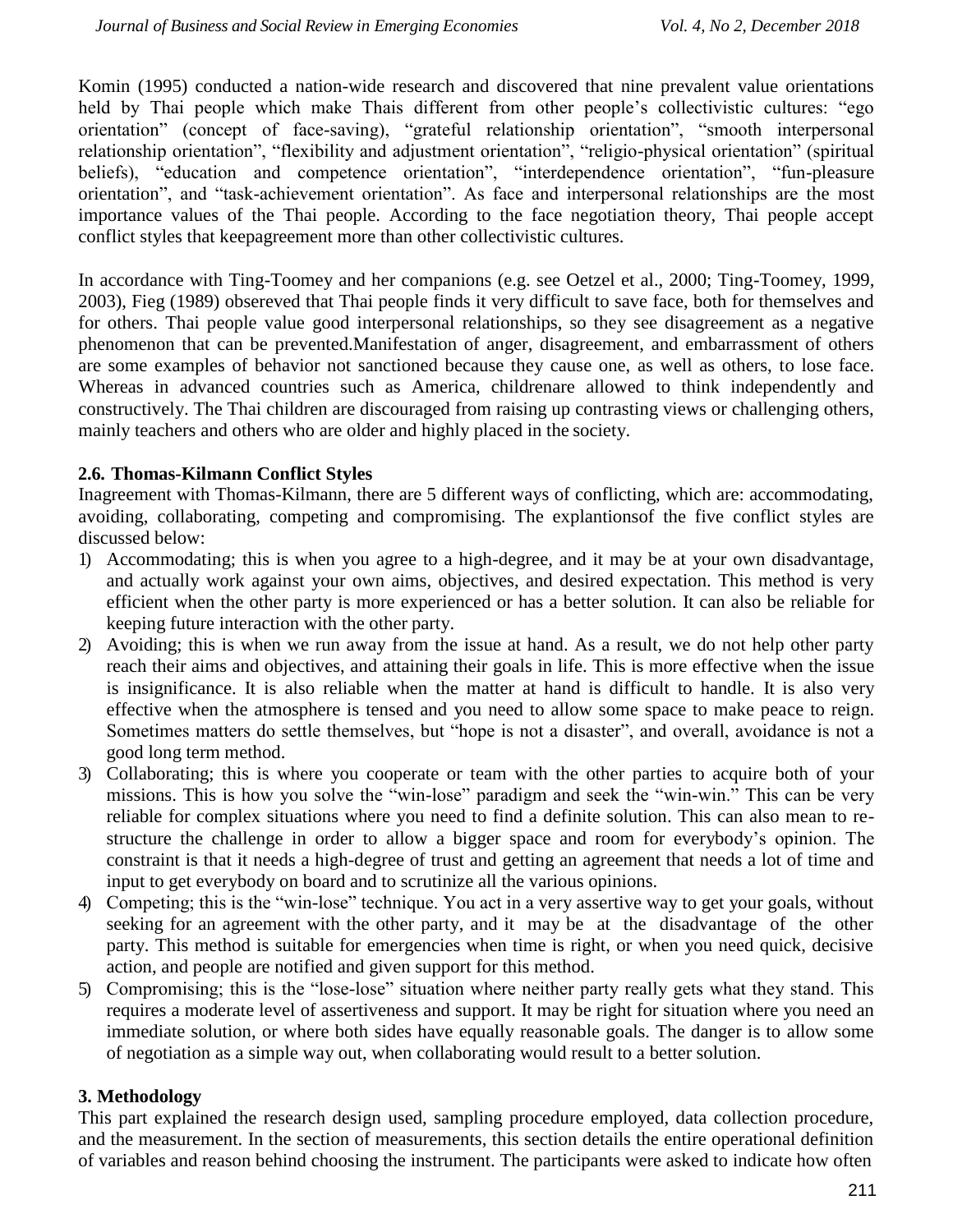they demonstrate the listed by using Thomas Kilman conflict mode instrument. Altogether there are 37 items consist of 30 items from conflict handling skills (competing, collaborating, compromising, avoiding, accommodating), and respondent's personal background 7 items.

## **3.1. Research design**

The research design framework comprise of 5 different conflict styleswhch are: competing, collaborating, compromising, avoiding, and accommodating. Examination is carried out to analyze the effect differences of culture regions (Malaysian and Thai) on each disagreement styles of management. Drawn from reviewed literatures, the dependent variable is an important variable, whereby the varianceisaimed at explaining the two independent variables relating to Thai and Malaysian nationality as shown in Figure 3.1 below:



**Figure 3.1. Proposed Research Model**

After elaborating the network of research model describing associations among the variables, relevant hypotheses can be developed and tested. In this research, the under listed hypothesis used are:

- H1: There is a significant difference in preference for competing conflict style between Malaysian and Thai employees.
- H2: There is a significant difference in preference for collaborating conflict style between Malaysian and Thai employees.
- H3: There is a significant difference in preference for compromising conflict style between Malaysian and Thai employees.
- H4: There is a significant difference in preference for avoiding conflict style between Malaysian and Thai employees.
- H5: There is a significant difference in preference for accommodating conflict style between Malaysian and Thai employees.

## **3.2 Sampling design**

The researcher has used a quantitative method since the research aims and objectives is to find out and compare the conflict styles management among Malaysian and Thai employees. For the population and sample, the population of this research relates to the upper managements, middle managements, junior managements, administrative staffs, and skilled workers who have been working in Top Glove Company. The two factories are located in Sungai Petani, Kedah in Malaysia and Sadao, Songkhla in Thailand were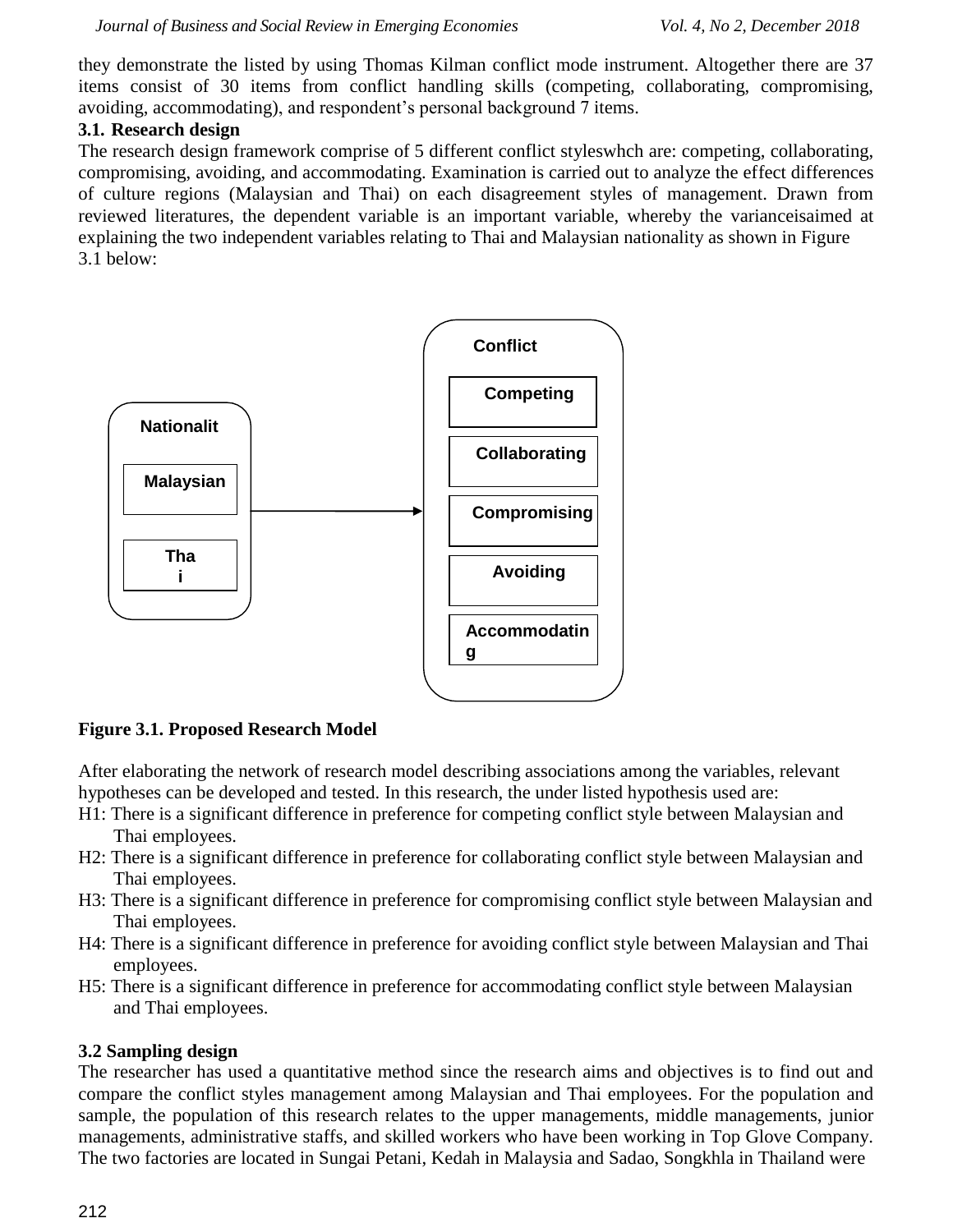chosen selected with the coverage of the research. To choose the sample, suitable sampling was employed because of their suitability and easy reach to the researcher.

The data obtained started on April  $4<sup>th</sup>$ , 2013 to May  $3<sup>rd</sup>$ , 2013. The questionnaire design comprises of 2 sections; demographic information in closed-ended question and conflict styles, explaining related behavioral responses translated in Thai language for Thai employees.

#### **3.3 Measurement**

The Thomas-Kilmann Conflict Mode Instrument was discovered in 1974 by Kenneth Thomas and Ralph Kilmann. The instrument has 30 statements in which each statement has 2 selections which are "A" or "B", the respondent selects the choice that best explains the action the respondent like to embark. The "A" or "B" answers correspond to 1 of 5 conflict modes which include; competing, collaborating, compromising, avoiding, and accommodating. When the respondents have finished using the instrument, the scores were added up for each of the five conflict modes. The following table (Table 3.1) explains the Thomas-Kilmann Conflict Mode Instrument scores of low, middle, and high.

| <b>Style</b>  | Low     | <b>Middle</b> | <b>High</b> |
|---------------|---------|---------------|-------------|
| Competing     | $0 - 3$ | $4 - 7$       | $9-12$      |
| Collaborating | $0 - 5$ | $6 - 8$       | $10-12$     |
| Compromising  | 0-4     | $5 - 7$       | $11 - 12$   |
| Avoiding      | 0-4     | $5 - 6$       | $8 - 12$    |
| Accommodating | $0 - 3$ | $4 - 5$       | $7 - 12$    |

 **Table 3.1 Thomas-Kilmann Conflict Mode Instrument scores of low, middle, and high**

## **3.4 Analysis**

The analyses of data were completed using SPSS version 16 for windows. A descriptive statistical analyze using frequencies and percentages were used to describe the demographic variables. Research questions were addressed using the independent t-test. The instrument used was on the ratio measurement scale (scoring) and total scores were computed for each category under investigation. All data analysis was performed at the probability of 0.05of significance levels.

The independent t-test was used with those variables with two subscales to test for difference in proportions in another category.The independent t - test is one of the two t-test most commonly used for analyzing categorical data (Fraenkel & Wallen, 2006).

## **3.5 Limitations**

Because of these reasons, the issues were randomly selected, generalizations should be limited to the reported findings from this study and cannot be applied to any other group.It can be interpreted that there was no attempt to generalize the findings of the study to the large population of Malaysian and Thai employees.

## **4. Findings**

This part is a presentation of the results from the analyses used to address the research questions in this study. The purpose of this study was to examine the difference in preference of conflict styles between Malaysian and Thai employees in Top Glove Company. The instrument developed by Thomas-Kilmann Conflict was developed tocollect data from the respondents. There were a total of 46 employees who participated in the study.

## **4.1 Demographic Characteristics**

Demographic statistics were used to address the demographic characteristics of the respondents in this study. The demographic included; gender, age, education, marital status, nationality, working position,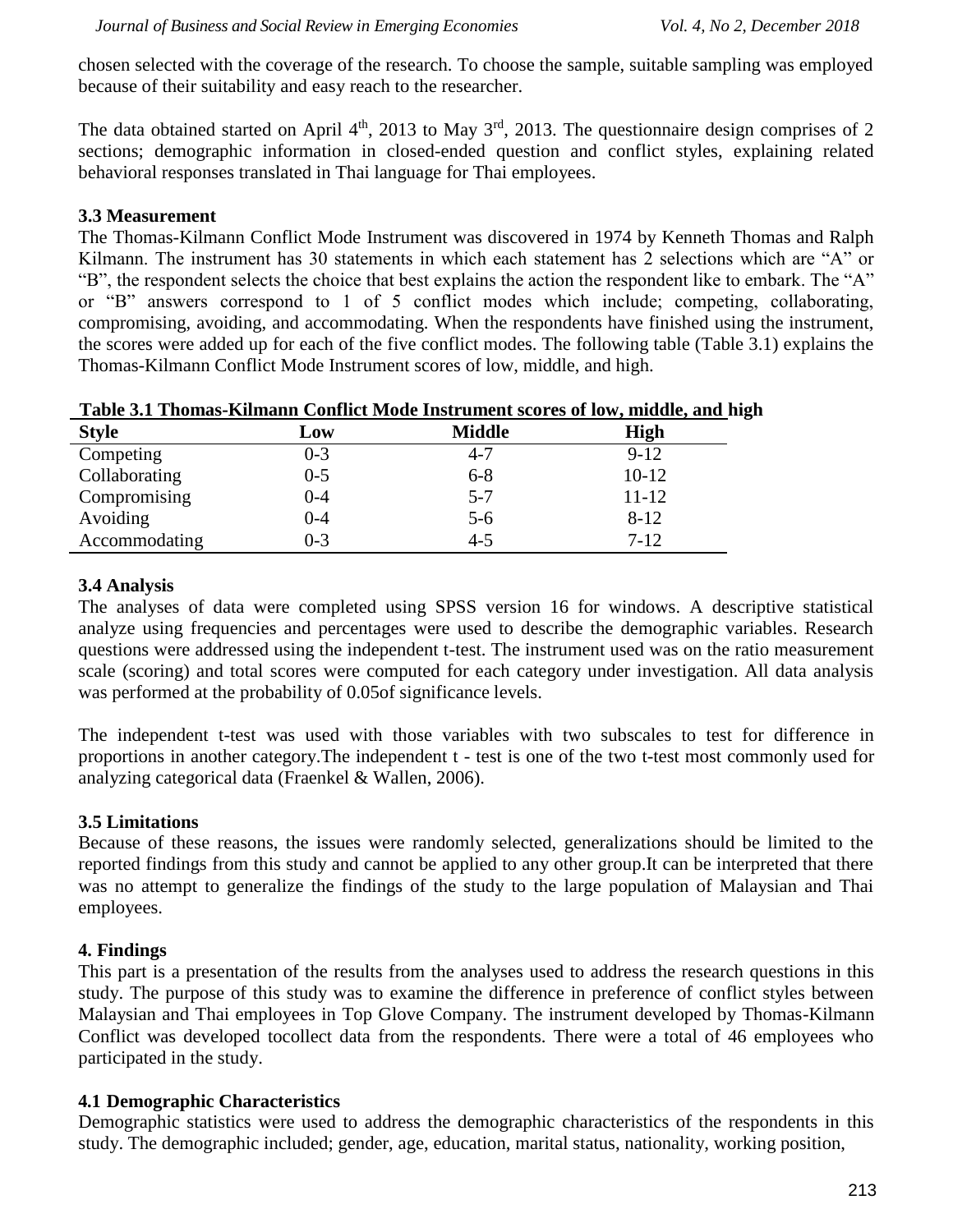and years of working experience. The results of the analyses are presented in the Tables 4.1-4.7 that follows.

## **4.1.1 Gender of respondents**

Table 4.1 shows the distribution of the number of respondents by sex of the respondents ( $n = 46$ ), 34 (73.9%) were females.

|       |        | Frequency | Percent | Valid Percent | Cumulative<br>Percent |
|-------|--------|-----------|---------|---------------|-----------------------|
| Valid | Male   | 12        | 26.1    | 26.1          | 26.1                  |
|       | Female | 34        | 73.9    | 73.9          | 100.0                 |
|       | Total  | 46        | 100.0   | 100.0         |                       |

# **Table 4.1 Frequency and Percentage of Respondents by Gender**

## **4.1.2 Age of respondents**

Of the respondents ( $n = 46$ ), 34 (73.9%) were under 24, and 9 (19.6%) were age 25-34. Table 4.2 summarizes the results of the age distribution of the participants.

**Table 4.2 Frequency and Percentage of Respondents by Age**

|       |                 | Frequency      | Percent | <b>Valid Percent</b> | Cumulative<br>Percent |
|-------|-----------------|----------------|---------|----------------------|-----------------------|
| Valid | Under 24        | 34             | 73.9    | 73.9                 | 73.9                  |
|       | 25 to 34        | 9              | 19.6    | 19.6                 | 93.5                  |
|       | 35 to 44        |                | 2.2     | 2.2                  | 95.7                  |
|       | Age 45 or older | $\overline{2}$ | 4.3     | 4.3                  | 100.0                 |
|       | Total           | 46             | 100.0   | 100.0                |                       |

## **4.1.3 Level of education of respondents**

Table 4.3 shows the highest degree or level of school of participants. Of the respondents, 23 (54.3%) of the participants were enrolled in Bachelor's degree.

**Table 4.3 Frequency and Percentage of Respondents by Level of Education**

|       |                                | Frequency | Percent | <b>Valid Percent</b> | Cumulative<br>Percent |
|-------|--------------------------------|-----------|---------|----------------------|-----------------------|
| Valid | Less than Bachelor's<br>degree | 14        | 30.4    | 30.4                 | 30.4                  |
|       | Bachelor's degree              | 25        | 54.3    | 54.3                 | 84.8                  |
|       | Graduate degree                | 7         | 15.2    | 15.2                 | 100.0                 |
|       | Total                          | 46        | 100.0   | 100.0                |                       |

## **4.1.4 Marital status of respondents**

The distribution for the marital status of respondents is presented in Table 4.4. It shows that 28, which is 60.9% of single and 1 reprsenting 2.2% are divorced.

#### **Table 4.4 Representing the Marital Status in Frequency and in Percentage.**

|              | Frequency | Percent | Valid Percent | Cumulative<br>Percent |
|--------------|-----------|---------|---------------|-----------------------|
| Valid Single | 28        | 60.9    | 60.9          | 60.9                  |
| Married      | 17        | 37.0    | 37.0          | 97.8                  |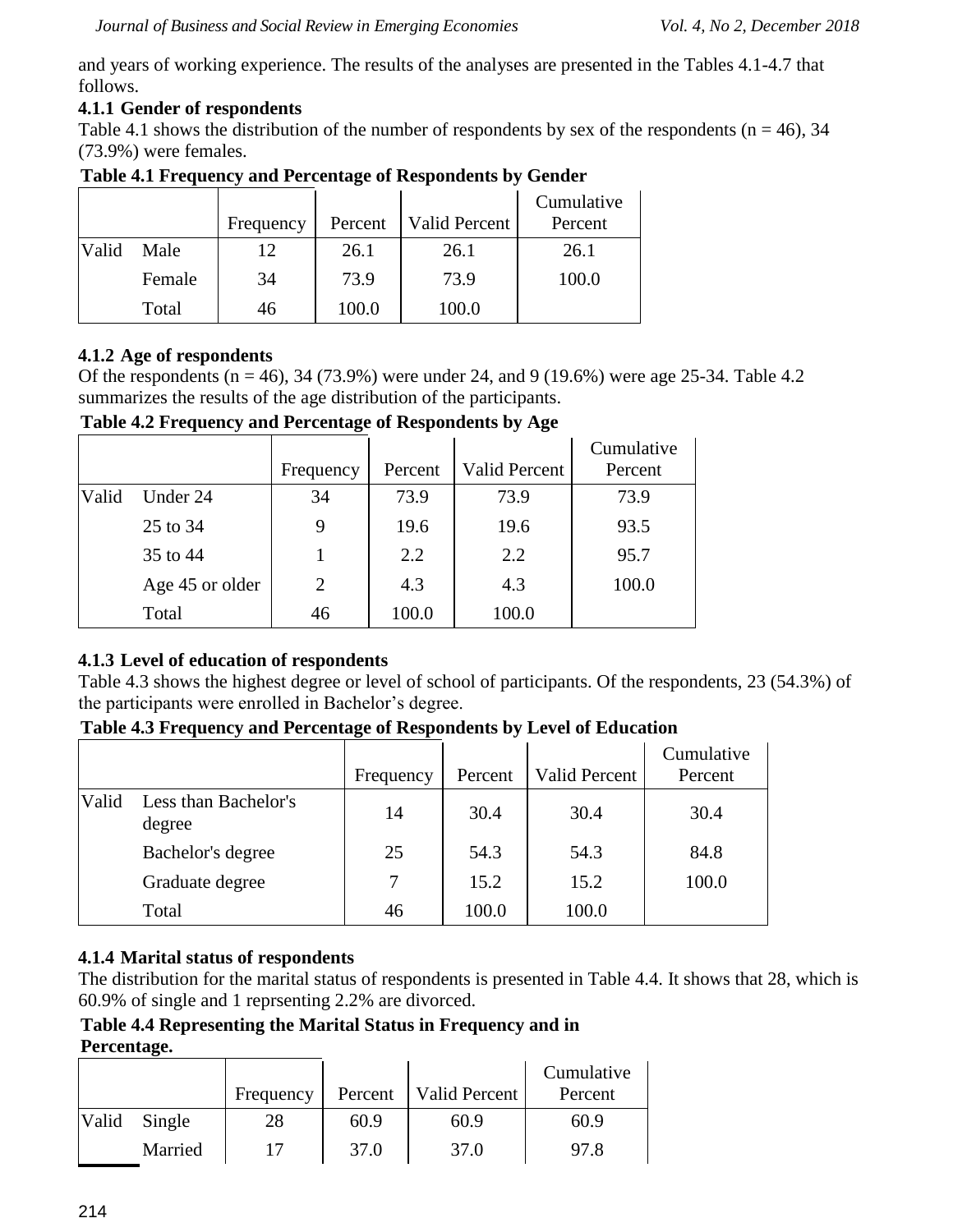*Journal of Business and Social Review in Emerging Economies Vol. 4, No 2, December 2018*

| Divorced |    | $\sim$ $\sim$<br>2.Z | , <u>,</u> | 0.00 |
|----------|----|----------------------|------------|------|
| Total    | 46 | 00.0                 | 0.001      |      |

## **4.1.5 Nationally of respondents**

Table 4.5 shows the distributions for the number of participants responding to nationality. Of the respondents ( $n = 46$ ), 24 (52.2) responded to Thai, and 22 (47.8) responded to Malaysian.

**Table 4.5 Frequency and Percentage of Respondents by Nationality**

|       |           | Frequency | Percent | <b>Valid Percent</b> | Cumulative<br>Percent |
|-------|-----------|-----------|---------|----------------------|-----------------------|
| Valid | Malaysian | 22        | 47.8    | 47.8                 | 47.8                  |
|       | Thai      | 24        | 52.2    | 52.2                 | 100.0                 |
|       | Total     | 46        | 100.0   | 100.0                |                       |

## **4.1.6 Working position**

The distribution of the respondents' working position is summarized in Table 4.6. Of the 46 respondents, 21 (45.7%) responded that they were in skilled worker.

**Table 4.6 Frequency and Percentage of Respondents by Working Position**

|         |                             |           |         |                      | Cumulative |
|---------|-----------------------------|-----------|---------|----------------------|------------|
|         |                             | Frequency | Percent | <b>Valid Percent</b> | Percent    |
| Valid   | Middle Management           | 5         | 10.9    | 12.2                 | 12.2       |
|         | Junior Management           | 7         | 15.2    | 17.1                 | 29.3       |
|         | <b>Administrative Staff</b> | 8         | 17.4    | 19.5                 | 48.8       |
|         | <b>Skilled Worker</b>       | 21        | 45.7    | 51.2                 | 100.0      |
|         | Total                       | 41        | 89.1    | 100.0                |            |
| Missing | 999                         | 5         | 10.9    |                      |            |
| Total   |                             | 46        | 100.0   |                      |            |

## **4.1.7 Year of working experiences of respondents**

The distribution of the year of working experiences is summarized in Table 4.7. Of the 46 respondents, 17 (37.0%) responded that they were in 2-4 years, and 11 (23.9%) Showed that they belong to 4-6 years of age.

| Table 4.7 Frequency and Percentage of Respondents by Year of Working |  |
|----------------------------------------------------------------------|--|
| <b>Experiences</b>                                                   |  |

|         |              | Frequency | Percent | <b>Valid Percent</b> | Cumulative<br>Percent |
|---------|--------------|-----------|---------|----------------------|-----------------------|
| Valid   | Less than 2  | 12        | 26.1    | 26.7                 | 26.7                  |
|         | $2 - 4$      | 17        | 37.0    | 37.8                 | 64.4                  |
|         | $4 - 6$      | 11        | 23.9    | 24.4                 | 88.9                  |
|         | More than 10 | 5         | 10.9    | 11.1                 | 100.0                 |
|         | Total        | 45        | 97.8    | 100.0                |                       |
| Missing | 999          |           | 2.2     |                      |                       |
| Total   |              | 46        | 100.0   |                      |                       |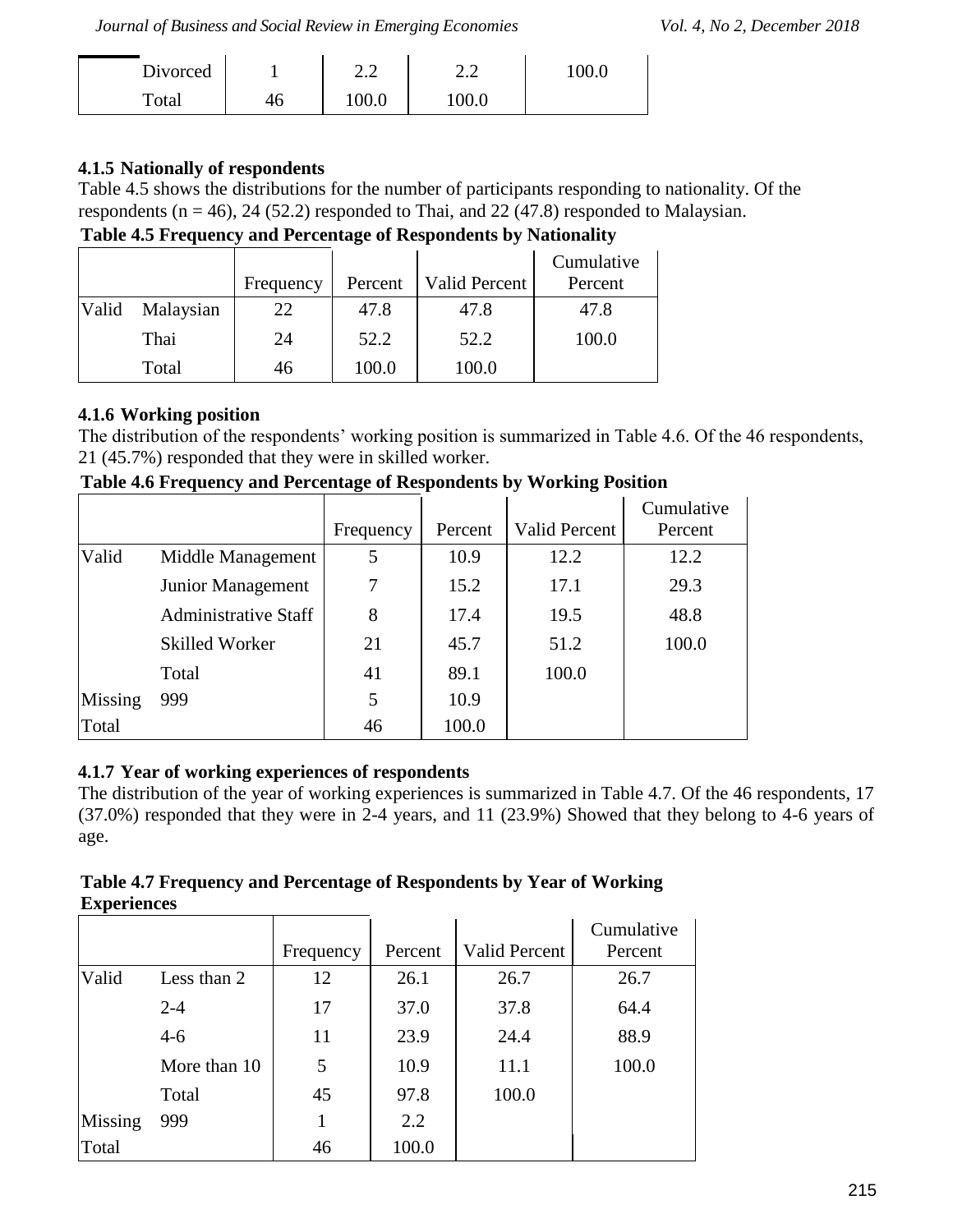## **4.2. Research Question Analysis**

The research questions were addressed using an independent t-test for these variables with 2 scales. All data analyses were performed at the 0.05 significance level. Degree of freedom (df) are also reported. The results of the analysis are presented in the Table 4.8 through 4.12 that follows. Moreover, in order to understand the significant difference between Malaysian and Thai employees in terms of conflict styles, the outcome is indicated in Table 4.13.

## **4.2.1 Research Question One**

Research question one asked: Is there a statistically significant difference in preference of competing style between Malaysian and Thai employees?It was performed using the independent t-test to evaluate the variables with a 2 subscales. Table 4.8 shows the results of the analyses that were used to address the research question based on the country where the respondents are from.

The results of the analysis is shown in Table 4.8 indicated that there was a statistically significant difference among the Malaysian and Thai employees, the Levene F value is 3.177, and it is not statistically significant ( $p = 0.082$ ). Thus, it is appropriate in this case to report the equal variances assumed version of t-test. The equal variance t-test result was statistically significant, t (44) = 4.160, p = 0.000, two-tailed. Thus, using  $\alpha = 0.05$ , two-tailed, as the criterion, the 2.659 point (not shown in the Table 4.8) difference in competing style between Malaysian and Thai employees was statistically significant. The effect size as indexed by  $\tilde{n}^2$  (eta squared), was 0.282; this is a large effect. **Table 4.8**

## **Determination of significance of use of competing style between Malaysian and Thai employees**

|           |                                | $\mathbf{F}$ | Sig. |       | df     | Sig. (2-<br>tailed) |
|-----------|--------------------------------|--------------|------|-------|--------|---------------------|
| Competing | Equal variances<br>assumed     | 3.177        | .082 | 4.160 | 44     | .000                |
|           | Equal variances<br>not assumed |              |      | 4.088 | 35.859 | .000                |

## **42.2 Research Question Two**

Research question two asked: Is there a statistically significant difference in preference of collaborating style between Malaysian and Thai employees? The results of the analysis is shown in Table 4.9 indicated that there was a statistically significant difference among the Malaysian and Thai employees, the Levene F value is 0.563, and it is not statistically significant ( $p = 0.457$ ). Thus, it is appropriate in this case to report the equal variances assumed version of t-test. The equal variance t-test result was statistically significant, t (44) = -2.140, p = 0.038, two-tailed. Thus, using  $\alpha = 0.05$ , two-tailed, as the criterion, the 0.996 point (not shown in the Table 4.9) difference in collaborating style between Malaysian and Thai employees was statistically significant. The effect size as indexed by  $\tilde{n}^2$  (eta squared), was 0.094; this is a medium effect.

# **Table 4.9**

## **Determination of significance of use of collaborating style between Malaysian and Thai employees.**

|               |                                | $\mathbf{F}$ | Sig. |          | df     | Sig. (2-<br>tailed) |
|---------------|--------------------------------|--------------|------|----------|--------|---------------------|
| Collaborating | Equal variances<br>assumed     | .563         | .457 | $-2.140$ | 44     | .038                |
|               | Equal variances<br>not assumed |              |      | $-2.131$ | 42.559 | .039                |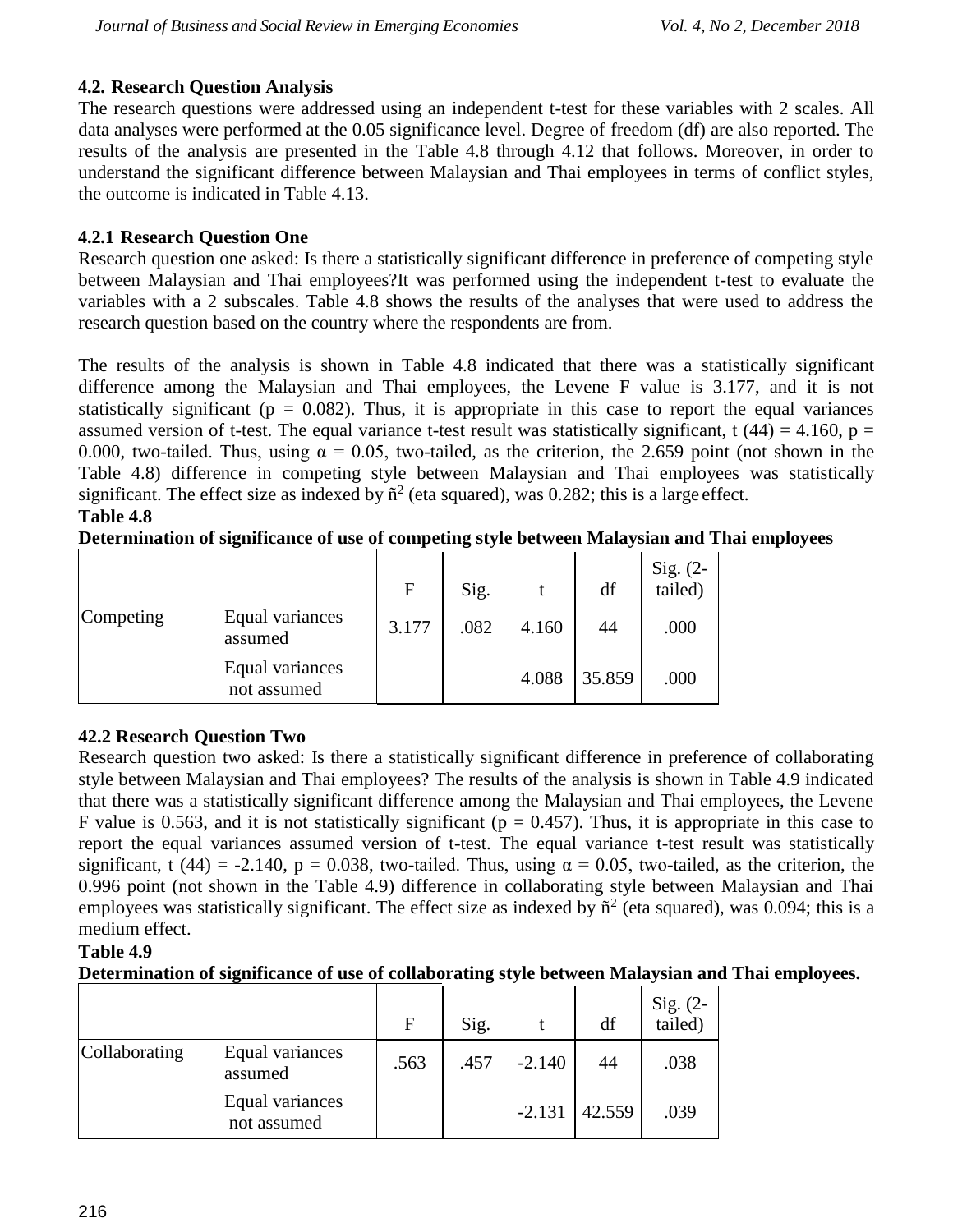## **4.2.3 Research Question Three**

Research question two asked: Is there a statistically significant difference in preference of compromising style between Malaysian and Thai employees? The results of the analysis is shown in Table 4.10 indicated that there was a statistically significant difference among the Malaysian and Thai employees, the Levene F value is 1.247, and it is not statistically significant ( $p = 0.270$ ). Thus, it is appropriate in this case to report the equal variances assumed version of t-test. The equal variance t-test result was statistically significant, t (44) = -2.671, p = 0.011, two-tailed. Thus, using  $\alpha = 0.05$ , two-tailed, as the criterion, the 1.345 point (not shown in the Table 4.10) difference in collaborating style between Malaysian and Thai employees was statistically significant. The effect size as indexed by  $\tilde{n}^2$  (eta squared), was 0.140; this is a large effect.

## **Table 4.10**

|  |  | Determination of significance of use of compromising style between Malaysian and Thai employees |
|--|--|-------------------------------------------------------------------------------------------------|
|  |  |                                                                                                 |
|  |  |                                                                                                 |
|  |  |                                                                                                 |

|              |                                | $\mathbf{F}$ | Sig. |          | df     | Sig. (2-<br>tailed) |
|--------------|--------------------------------|--------------|------|----------|--------|---------------------|
| Compromising | Equal variances<br>assumed     | 1.247        | .270 | $-2.671$ | 44     | .011                |
|              | Equal variances<br>not assumed |              |      | $-2.701$ | 42.802 | .010                |

## **4.2.4 Research Question Four**

Research question two asked: Is there a statistically significant difference in preference of avoiding style between Malaysian and Thai employees? The results of the analysis is shown in Table 4.11 indicated that there was no statistically significant difference among the Malaysian and Thai employees, the Levene F value is large (18.657), and it is statistically significant ( $p = 0.000$ ). Thus, it is appropriate in this case to report the equal variances not assumed version of t-test. The equal variance t-test result was statistically significant, t (29) = -0.446, p = 0.659, two-tailed. Thus, using  $\alpha$  = 0.05, two-tailed, as the criterion, there was no statistically significant difference in avoiding style between Malaysian and Thai employees. **Table 4.11**

## **Determination of significance of use of avoiding style between Malaysian and Thai employees**

|          |                                | F      | Sig. |         | df     | Sig. (2-<br>tailed) |
|----------|--------------------------------|--------|------|---------|--------|---------------------|
| Avoiding | Equal variances<br>assumed     | 18.657 | .000 | $-.459$ | 44     | .649                |
|          | Equal variances<br>not assumed |        |      | $-.446$ | 29.213 | .659                |

## **4.2.5 Research Question Five**

Research question two asked: Is there a statistically significant difference in preference of accommodating style between Malaysian and Thai employees? The results of the analysis is shown in Table 4.12 indicated that there was no statistically significant difference among the Malaysian and Thai employees, the Levene F value is 6.504, and it is statistically significant ( $p = 0.014$ ). Thus, it is appropriate in this case to report the equal variances not assumed version of t-test. The equal variance t-test result was statistically significant, t (39) = -0.149, p = 0.882, two-tailed. Thus, using  $\alpha$  = 0.05, two-tailed, as the criterion, there was no statistically significant difference in accommodating style between Malaysian and Thai employees.

## **Table 4.12 Determination of significance of use of accommodating style between Malaysian and Thai employees**

| Ē<br>н | Sig. | df | Sig. $(2 -$<br>$\prime$ $-$<br>$\cdot$<br>tailed) |  |
|--------|------|----|---------------------------------------------------|--|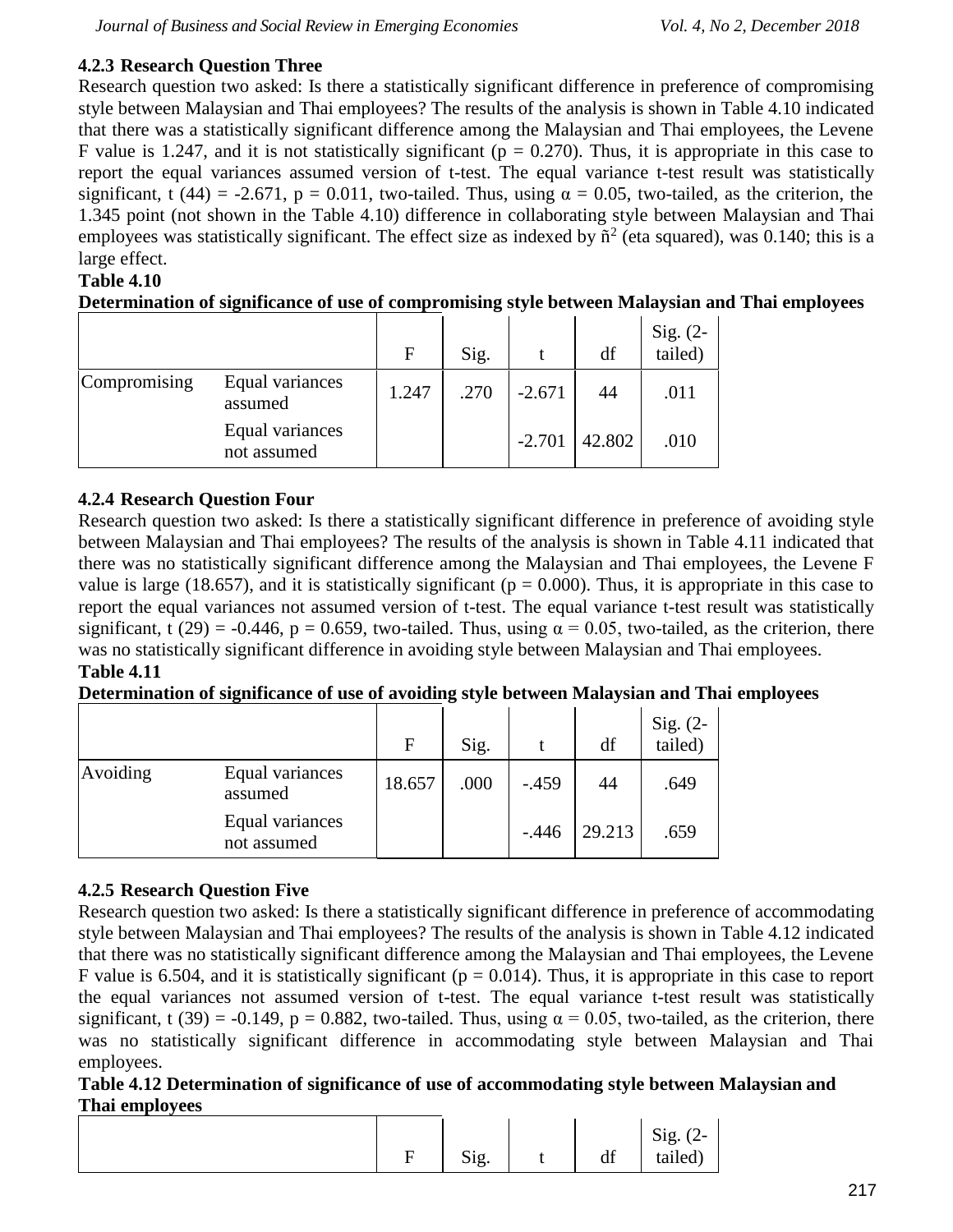| Accommodating Equal variances | assumed                        | 6.504 | .014 | $-.146$ | 44            | 884  |
|-------------------------------|--------------------------------|-------|------|---------|---------------|------|
|                               | Equal variances<br>not assumed |       |      |         | $-149$ 39.132 | .882 |

|                         |             |    |      |                       | Std. Error |
|-------------------------|-------------|----|------|-----------------------|------------|
|                         | Nationality | N  | Mean | <b>Std. Deviation</b> | Mean       |
| Competing               | Malaysian   | 22 | 4.91 | 2.580                 | .550       |
|                         | Thai        | 24 | 2.25 | 1.700                 | .347       |
| Collaborating           | Malaysian   | 22 | 5.55 | 1.654                 | .353       |
|                         | Thai        | 24 | 6.54 | 1.503                 | .307       |
| Compromising            | Malaysian   | 22 | 6.36 | 1.465                 | .312       |
|                         | Thai        | 24 | 7.71 | 1.899                 | .388       |
| Avoiding                | Malaysian   | 22 | 7.09 | 2.328                 | .496       |
|                         | Thai        | 24 | 7.33 | 1.090                 | .223       |
| Accommodating Malaysian |             | 22 | 6.09 | 1.306                 | .278       |
|                         | Thai        | 24 | 6.17 | 2.078                 | .424       |

## **5. Discussion**

The results of this study revealed that 24 (52.2%) of the respondents were Thai, and 22 (47.8%) were Malaysian. The 34 (73.9%) of the respondents were under 24 and 9 (19.6%) were between the ages of 25 and 34. There were 34 (73.9%) females. In addition, 25 (54.3%) of the respondents were graduated Bachelor's degree and 14 (30.4%) were enrolled less than Bachelor's degree. Furthermore, 28 (60.9%) of the respondents were single and 17 (37.0%) were married. The majority of 21 (45.7%) respondents reported that they were skilled worker. Of the 46 respondents, 17 (37.0%) responded the year of working experiences between 2 and 4, and 5 (10.9%) responded more than 10 years.

In sum, the result of independent t-test analysis showed a significant difference in preference for competing style, collaborating style, and compromising style. Thus, hypothesis 1, 2, and 3 were accepted. On the other hand, the result of t-test analysis showed no significant difference in preference for avoiding and accommodating styles. As a result, hypothesis 4 and 5 were rejected.

In hypothesis 1, this study found significant difference for a competing style of conflict between Malaysian and Thai employees. According to Malaysian's culture highly value collectivism with a score of 26 is collectivistic society as well as Thai culture focuses on collectivism with a score of 20 as shown in the Appendix C. Hofstede (1991) stated that people from individualistic society are self-centered and less likely the need of dependency whereas the people from collectivistic society are likely to lesser their own interests towards the group interests to work. This study revealed that Malaysian employees were more likely to select the competing style rather than Thai employees. It is possible that Malaysians are individualistic more Thais and causes them to favor competing style, although both of two countries are measured as collectivistic culture.

In hypothesis 2, this study found the significant difference for a collaborating style of conflict. Thai employees were more likely to select the collaborating style than Malaysian employees. This study revealed that Thai employees tend to be more collectivist than Malaysian employees. They are more likely to work with their counterparts to arrive at a mutually beneficial solution. However, it is possible that Thai people's collectivism causes them to favor collaborating style management with members but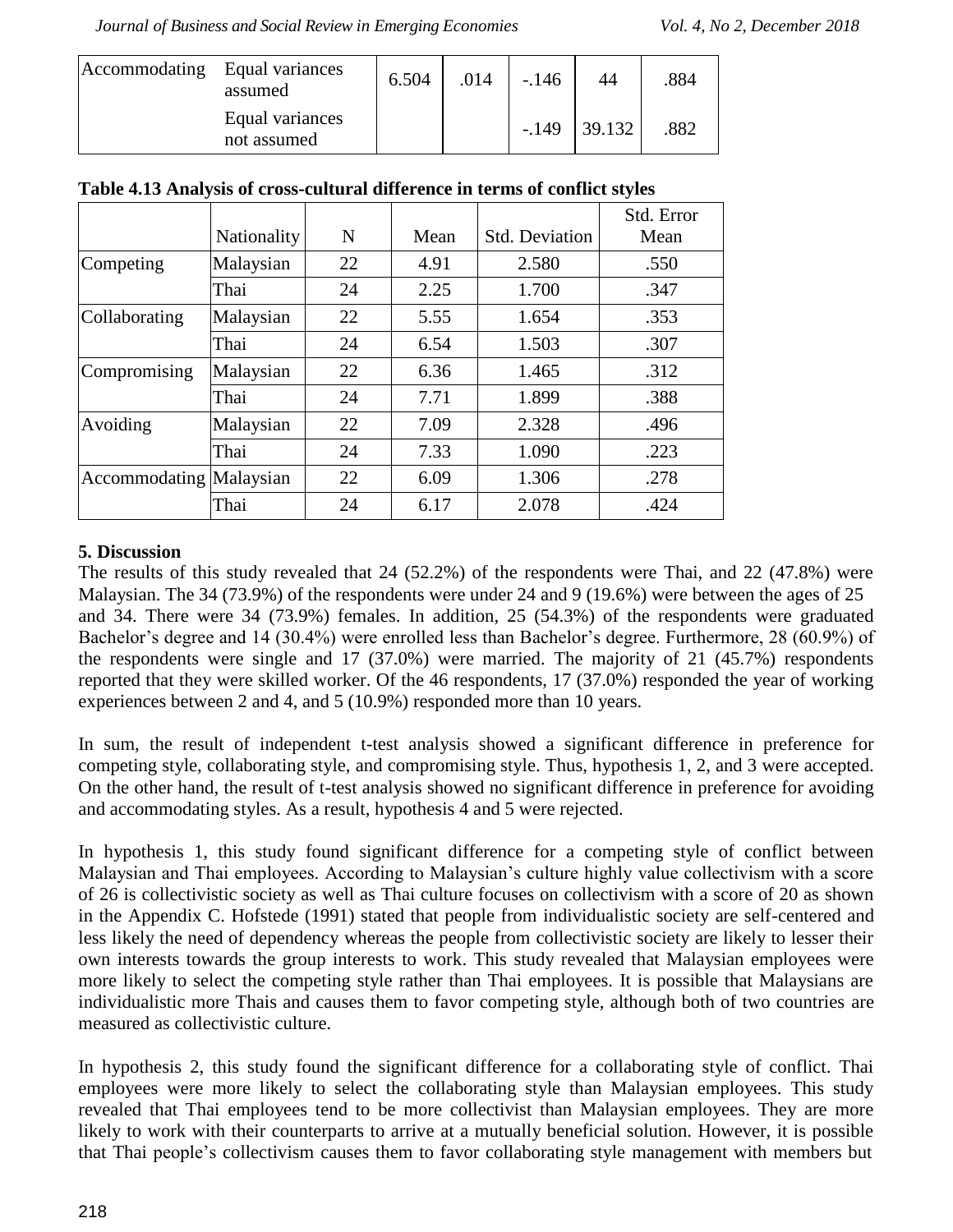Malaysians may perceive their Thai counterparts as part of a competing group in which they may prefer not to collaborate.

In hypothesis 3, this study found the significant difference for a compromising style of conflict. According to interpersonal relationship is the most importance in terms of the value of Thai people, they maintain harmony more than other collectivistic countries. Thais were taught to end the conflicts by allowing the opposing party to gain benefits if the finding will not lose all of their benefits, and still leave some gains for them (Promsri, 2012). Thus, this study revealed that Thai employees were more likely to select the compromising style rather than Malaysian employees.

In hypothesis 4, this study found no significant difference for avoiding style of conflict between Malaysian and Thai employees. This was inconsistent with Hofstede (see Appendix C), who claimed that Thais were able to tolerate in the unclear, unstructured, and unknown situation. Thailand scores 64 on uncertainty avoidance indicating a preference for avoiding uncertainty, tend to be more accepting of risk. They are very focus on their set goalsand relationships or stay away from the issues over which the conflict isfrom the main point that generate disagreement taking place and from the persons. Whereas, Malaysia scores 36 on this dimension and thus has a low preference for avoiding uncertainty.

In hypothesis 5, this study found no significant difference for accommodating style of conflict between Malaysian and Thai employees. This was inconsistent with Hofstede, who claimed that Malaysians were more considered as a strong masculine compared to Thais (see Appendix C). At score 50 on masculine, Malaysia can be considered a masculine society – highly success oriented and driven. In masculine countries, people "live in order to work", conflicts are resolved by fighting them out. On the other hand, Thailand scores 34 on this dimension and thus is considered a feminine society. It is said to be a feminine society. Generally, the Thais people place priority on emotion and socializing, saving and giving faces than Malaysians. They think that conflict should be avoided in favor of harmony and that people cannot discuss conflicts without damaging relationships.

The issue of "Rubber City" in Malaysia and Thailand covers abroad range of issues. The cross-cultural differences in conflict styles between employees among two countries has been examined in very little of study especially in the context of rubber industry. This study demonstrated that differences exist between Malaysian and Thai employees in terms of their preferences for three out of five conflict styles that were identified (competing, collaborating and compromising). The findings from this study provide evidence of conflict styles management in rubber factory, as it seems to help explain how cultural differences relate to conflict styles management. Knowledge derived from the study could provide rubber companies an understanding of the five conflict modes and used to resolve conflict. There is a need for rubber companies to be aware of settling disagreement, resulting to the preparation for future MalaysianThai employees. Future research should identify and consider new samples.

#### **References:**

- Asma, A. (1992). *The influence of ethnic values on managerial practices in Malaysia*. MalaysianManagement Review, 27 (1), 3-18
- Census (2001), Population *Distribution and Basic Demographic Characteristics*: Report Population and Housing Census 2000, Malaysian Government Publications, Putra Jaya.
- Consulting Psychologists Press (CPP). Thomas-Kilmann Conflict Mode Instrument. Palo Alto, California. Retrieved from:
- <http://www.foundationcoalition.org/publications/brochures/conflict.pdf>
- Fraenkel, J. R., & Wallen, N. E. (2006). *How to design and evaluate research in*
- *education* (6th ed.). New York: McGraw Hill.
- Fieg, J.P. (1989), A Common Core: Thais and Americans, Intercultural Press, Yarmouth, ME.
- Hocker, J.L., Wilmot, W.W. (1998), *Interpersonal Conflict*, 5th ed., Brown & Benchmark, Madison, WI.